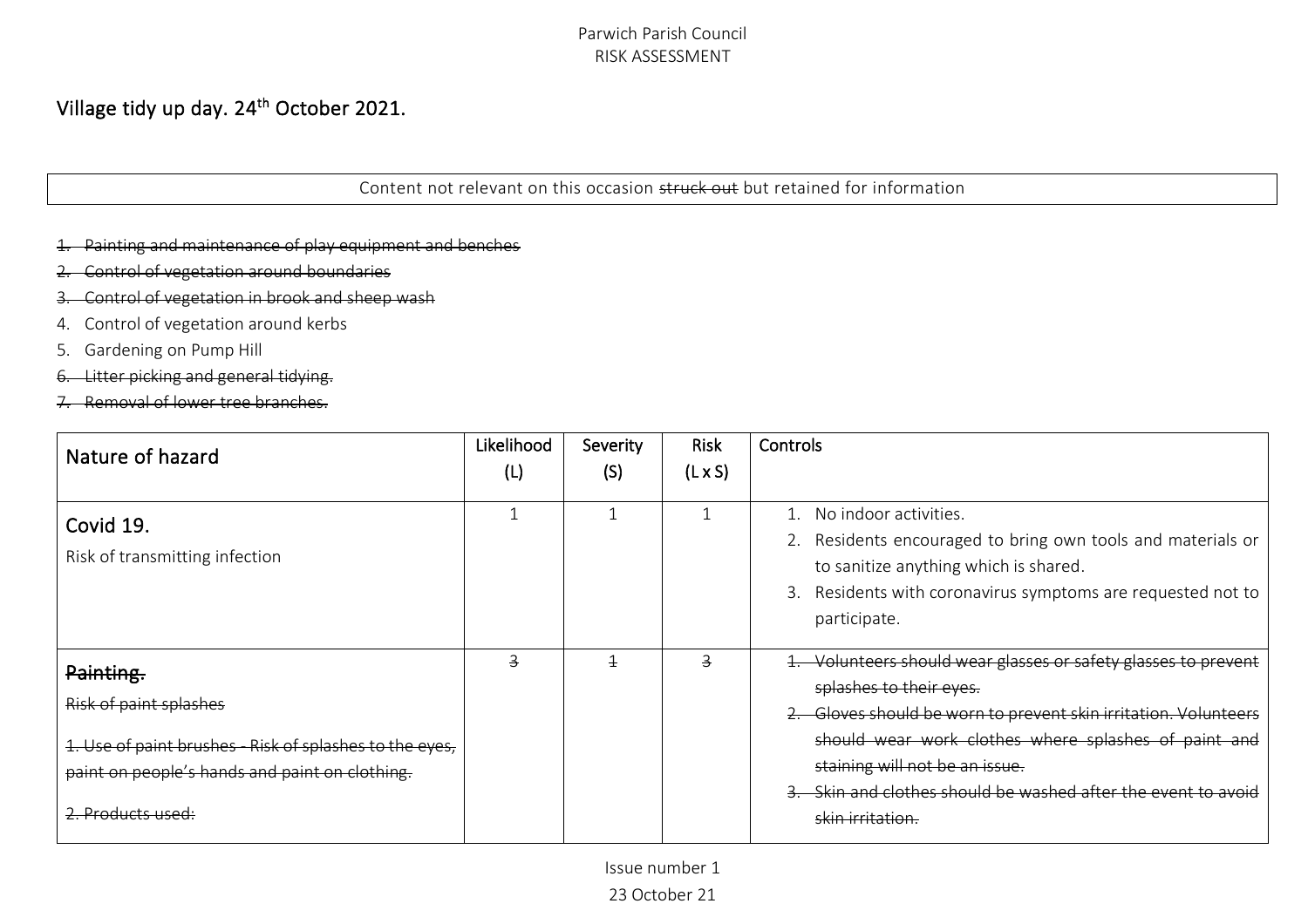| Play equipment - Hammerite Direct to rust metal<br>paint - high VOC<br>Hammerite brush cleaner and thinners - very high<br><b>VOC</b><br>Application outside by brush means there are no<br>significant chemical exposure risks.<br>The products can be a skin irritant                                                                               |                |                |   | Instructions on the product tins should be followed.<br>The council do not accept liability for any clothing damage<br>resulting from painting.                                                                                                                                                                                                                                |
|-------------------------------------------------------------------------------------------------------------------------------------------------------------------------------------------------------------------------------------------------------------------------------------------------------------------------------------------------------|----------------|----------------|---|--------------------------------------------------------------------------------------------------------------------------------------------------------------------------------------------------------------------------------------------------------------------------------------------------------------------------------------------------------------------------------|
| General tidying and manual handling.<br>Risks include back strains<br>There a number of tidying jobs which may require<br>lifting and moving heavy items.                                                                                                                                                                                             | $\overline{2}$ | $\overline{2}$ | 4 | 1. Volunteers manually handling heavy items should be<br>physically capable. This is an assessment that each<br>volunteer should make about themselves.<br>2. Volunteers must 'ask for help' wherever necessary.<br>3. Gloves and other protection should be worn.                                                                                                             |
| Road traffic.<br>Risk of road traffic accidents<br>Work may take place at boundaries adjacent to<br>roads.<br>With so many helpers (which will inevitably involve<br>some younger children), we will need to look at<br>measures of traffic calming and warning drivers and<br>cyclists of the presence of people, in particular<br>younger children. | $\mathbf{1}$   | $\mathbf{3}$   | 3 | 1. Traffic calming measures should be implemented near to<br>the sites where activities are taking place. This could include<br>cones, signs and a notice on the blog to advise people to<br>slow down and "strategic parking".<br>2. Volunteers should wear clothing that is easily visible when<br>working on roads.<br>3. Volunteers should not work alone on remote roads. |
| Mechanised machinery.                                                                                                                                                                                                                                                                                                                                 | $\mathbf{1}$   | 3              | 3 | 1. Volunteers must be trained and skilled if they are to operate<br>vehicles.                                                                                                                                                                                                                                                                                                  |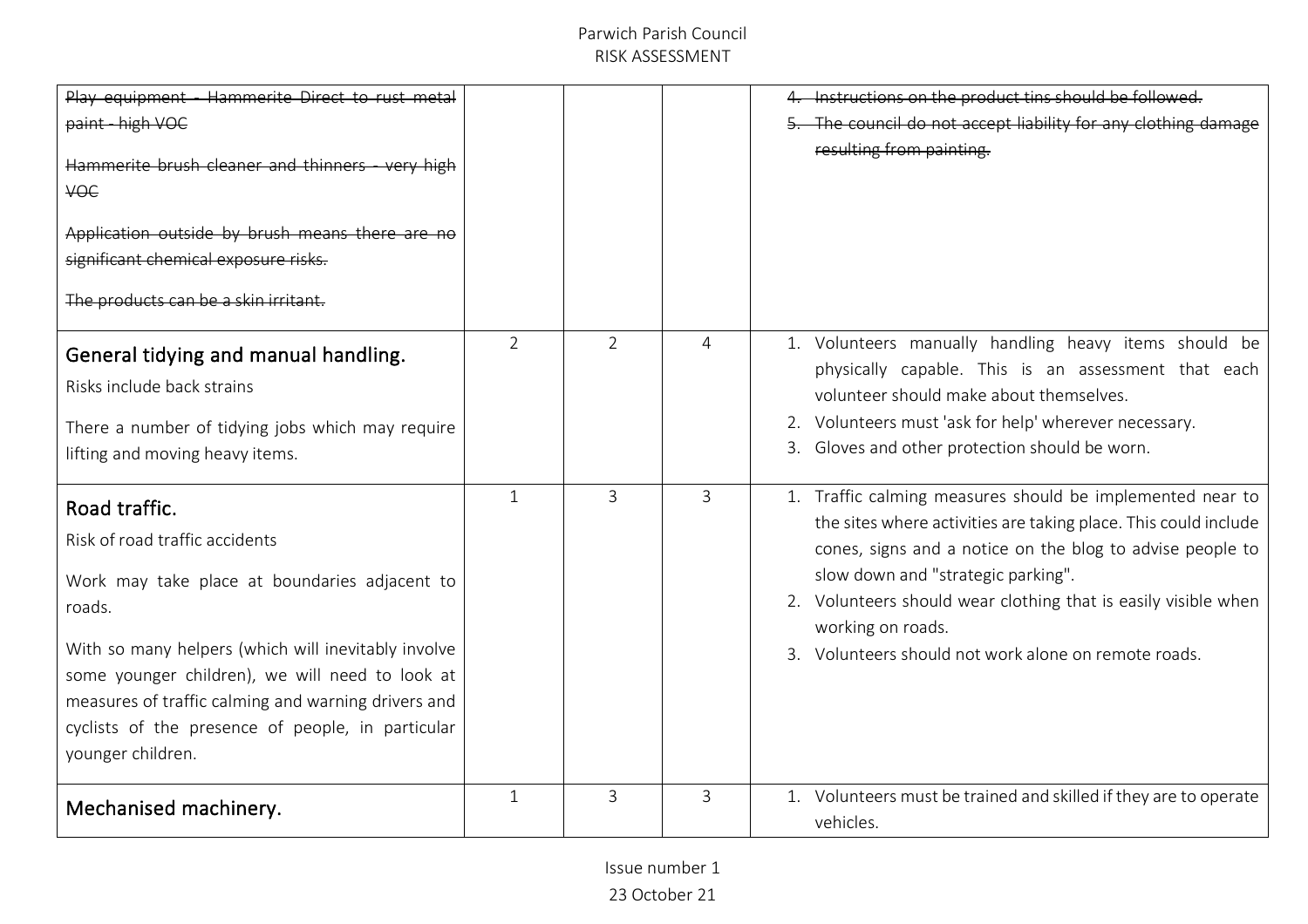| Risk of people being run over, risk of contact injuries<br>To help clear away the debris we may use vehicles<br>supplied by local people.                                             |                |                |   | 2. Volunteers using vehicles must be aware of people around<br>them at all times when moving.<br>3. 3. Volunteers (especially young children) should be cautious<br>and aware of the dangers with the vehicles and should not<br>go near to the vehicles when they are switched on, or being<br>operated.                                                                                                                                                                                                                                                                          |
|---------------------------------------------------------------------------------------------------------------------------------------------------------------------------------------|----------------|----------------|---|------------------------------------------------------------------------------------------------------------------------------------------------------------------------------------------------------------------------------------------------------------------------------------------------------------------------------------------------------------------------------------------------------------------------------------------------------------------------------------------------------------------------------------------------------------------------------------|
| General use of domestic garden or other<br>tools, including power tools.<br>Risk of injury from the use of tools, or from others<br>using tools.<br>Hazards include cuts and impacts. | $\overline{2}$ | $\overline{2}$ | 4 | 1. Those using power tools must be suitably skilled<br>competent and should wear appropriate personal<br>protective equipment.<br>2. Volunteers must take care of their own safety and that of<br>fellow volunteers<br>3. Children should not use tools or equipment unless they<br>have been trained and/or have been given permission.<br>Children must take extra care when using any tools and be<br>aware of others around them.<br>4. For minor injuries ask a resident or vehicle owner for use of<br>their first aid kit and clean water for washing and dressing<br>cuts. |
| Use of strimmers or hedge cutters.<br>The most significant risk from strimmers or hedge<br>cutters is flying debris and cuts when moving cut<br>material.                             | $\overline{2}$ | $\overline{2}$ |   | 1. Volunteers must be trained/competent and skilled if they<br>are to operate strimmers.<br>Strimming requires significant effort and regular breaks and<br>fluid intake is essential. Volunteers should also be aware of<br>the physical strains using a strimmer and must therefore be<br>physically capable.<br>Volunteers should wear the appropriate personal protective<br>equipment, especially eye protection, gloves<br>footwear.                                                                                                                                         |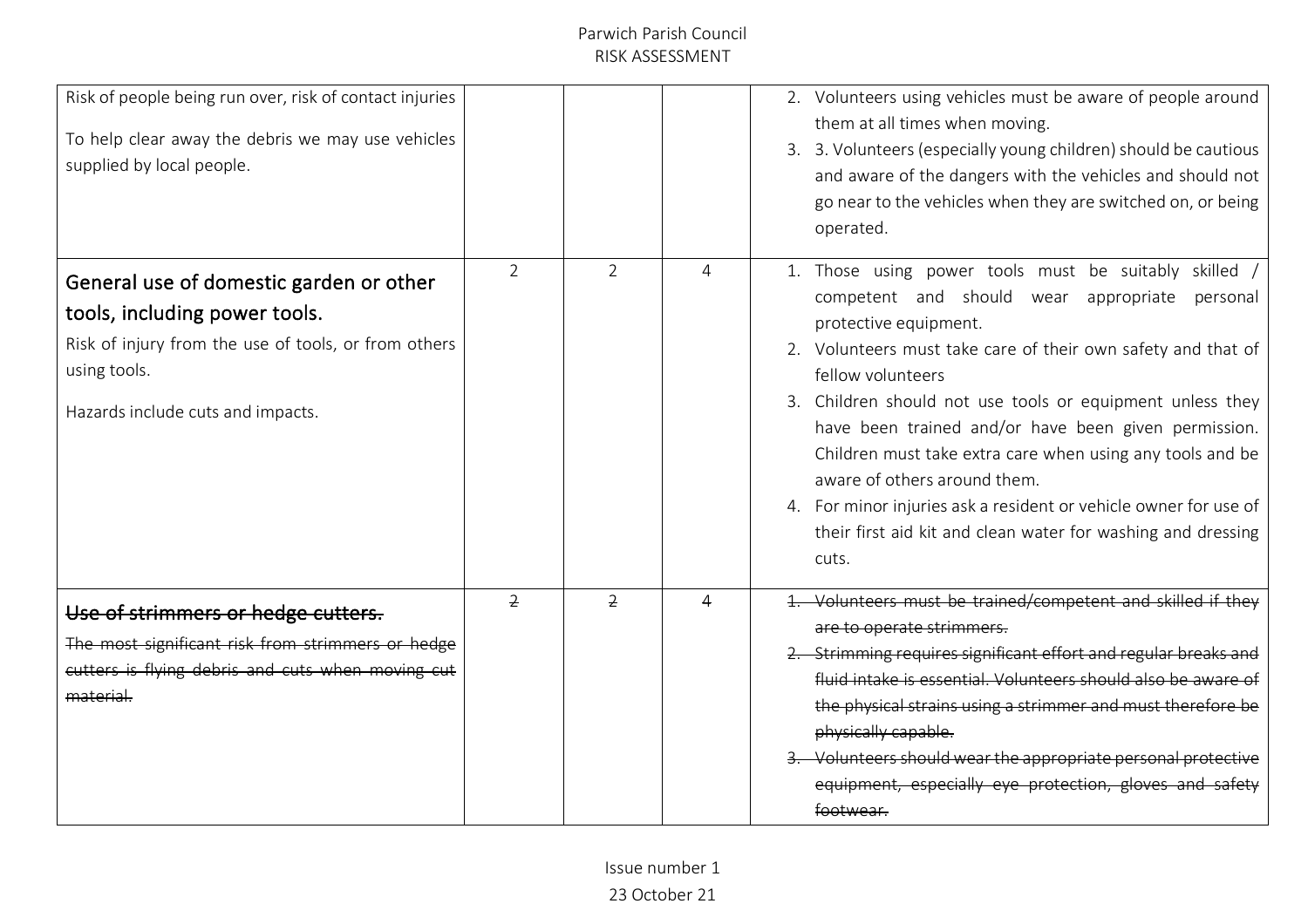|                                                                                                                                                                                                                                                                                                                                                                                                                                                                                                                                         |                |                |   | Volunteers helping to clear away the cut materials, should<br>not work near to the strimmers and should also wear gloves<br>and eye protection to protect from flying debris.                                                                                                                                                                                                                                                                                                                                                                                                                                                                                                                                                                                                                                                                                                                                                                                                                                                                                                                                                                                                                                      |
|-----------------------------------------------------------------------------------------------------------------------------------------------------------------------------------------------------------------------------------------------------------------------------------------------------------------------------------------------------------------------------------------------------------------------------------------------------------------------------------------------------------------------------------------|----------------|----------------|---|--------------------------------------------------------------------------------------------------------------------------------------------------------------------------------------------------------------------------------------------------------------------------------------------------------------------------------------------------------------------------------------------------------------------------------------------------------------------------------------------------------------------------------------------------------------------------------------------------------------------------------------------------------------------------------------------------------------------------------------------------------------------------------------------------------------------------------------------------------------------------------------------------------------------------------------------------------------------------------------------------------------------------------------------------------------------------------------------------------------------------------------------------------------------------------------------------------------------|
| Safety of children.<br>risk of falling, inappropriate use of tools, risk of<br>traffic or on-site vehicle incidents<br>It is vital that children are involved in the clean-up<br>activities and are engaged in community clean-up<br>projects.<br>Children (depending upon their age / abilities and<br>maturities) will need varying levels of supervision.<br>Where possible the parents of the children should be<br>present to help supervise them.<br>Volunteers cannot be wholly held responsible for<br>other people's children. | 3              | 3              | 9 | 1. Parents of 'volunteer children' should understand that they<br>allow their children to attend the clean-up activities at their<br>own risk. There will be no formal supervision of your<br>children by the other volunteers.<br>2. Children <9years old must be accompanied by a responsible<br>adult and supervised at all times.<br>3. Children should not use tools or equipment unless they<br>have been trained and/or have been given permission.<br>Children must take extra care when using any tools and be<br>aware of others around them.<br>4. Children should wear appropriate clothing for the activities<br>they will be performing.<br>It is important that children look out for each other<br>6. The greatest risk for children will be the on-site traffic<br>movement of tippers and dumpsters. It is known that<br>children for fun may safely ride on these vehicles, if we are<br>to avoid accidents it is vital that these children listen very<br>carefully and follow the safety instructions of vehicle<br>drivers.<br>7. Before commencing the clean-up children should receive a<br>short safety briefing warning from their parents of any<br>dangers and things to look out for. |
|                                                                                                                                                                                                                                                                                                                                                                                                                                                                                                                                         | $\overline{2}$ | $\overline{2}$ | 4 | 1. Volunteers should wear suitable gloves when handling litter<br>and/or litter pickers when provided.                                                                                                                                                                                                                                                                                                                                                                                                                                                                                                                                                                                                                                                                                                                                                                                                                                                                                                                                                                                                                                                                                                             |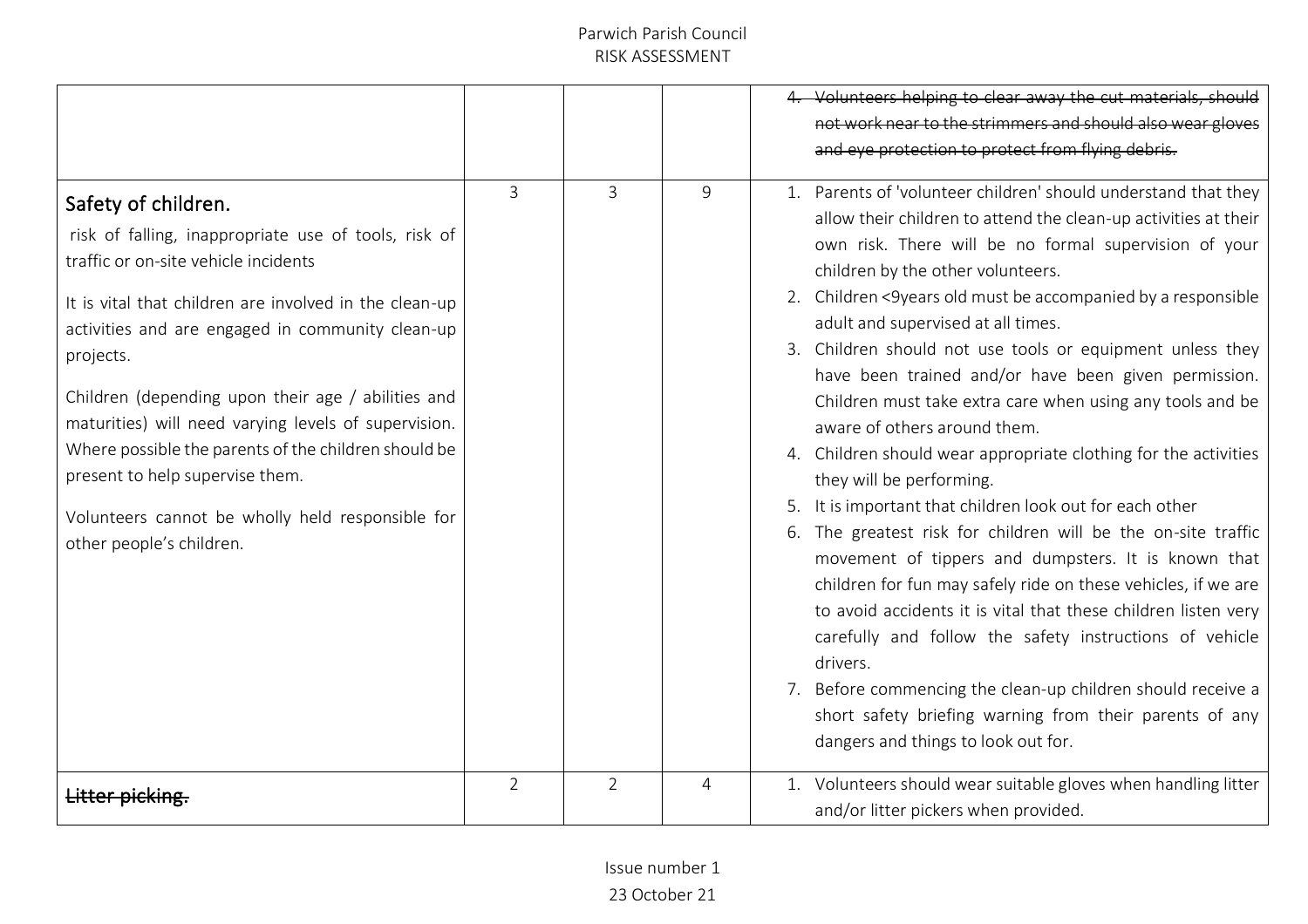| Risk of cuts, contamination and disease:<br>Generally, most litter will be food wrappers, drinks<br>bottles (plastic or glass) and other forms of waste. It<br>is possible that some of the litter will be sharp, may<br>contain degrading food and mould, insects may be<br>present and there is a possibility that animal facces<br>will be present around the areas. |                |                |                | 2. Any animal faeces should only be handled by adults using<br>disposable gloves and/or a disposable plastic bag.                                                                                                                                   |
|-------------------------------------------------------------------------------------------------------------------------------------------------------------------------------------------------------------------------------------------------------------------------------------------------------------------------------------------------------------------------|----------------|----------------|----------------|-----------------------------------------------------------------------------------------------------------------------------------------------------------------------------------------------------------------------------------------------------|
| Water.<br>Slip, trip and fall into the brook or sheep wash:<br>There could be slips or falls into the water given the<br>types of tasks that will be undertaken.<br>The banks are less than 1m high and the water is very<br>shallow.<br>As people will not be working alone any risk<br>drowning is very low.                                                          | $\overline{2}$ | $\overline{1}$ | $\overline{2}$ | Volunteers should wear suitable footwear e.g. wellingtor<br>boots with a good grip.<br>2. Volunteers should take care of themselves and if necessary.<br>ask for assistance climbing up and down the banks.<br>3. Volunteers should not work alone. |
| Water - contamination and diseases.<br><del>known contaminants</del><br>present within the stream that are likely to cause<br>harm to human health.                                                                                                                                                                                                                     | $\overline{+}$ | $\overline{1}$ | 4              | 1. Following any pond and bank clearance volunteers should<br>wash thoroughly to remove and dirt and stream water,<br>especially before consuming food                                                                                              |
| Pneumonia, cold, overheating:<br>It is likely that the water temperature will be cold<br>during the activities. The outside temperature<br>during the activity at the time assessment was                                                                                                                                                                               |                |                |                | 1. Volunteers should come dressed in appropriate clothes for<br>the weather conditions on the day of the event. Appropriate<br>footwear is essential.                                                                                               |

Issue number 1

23 October 21